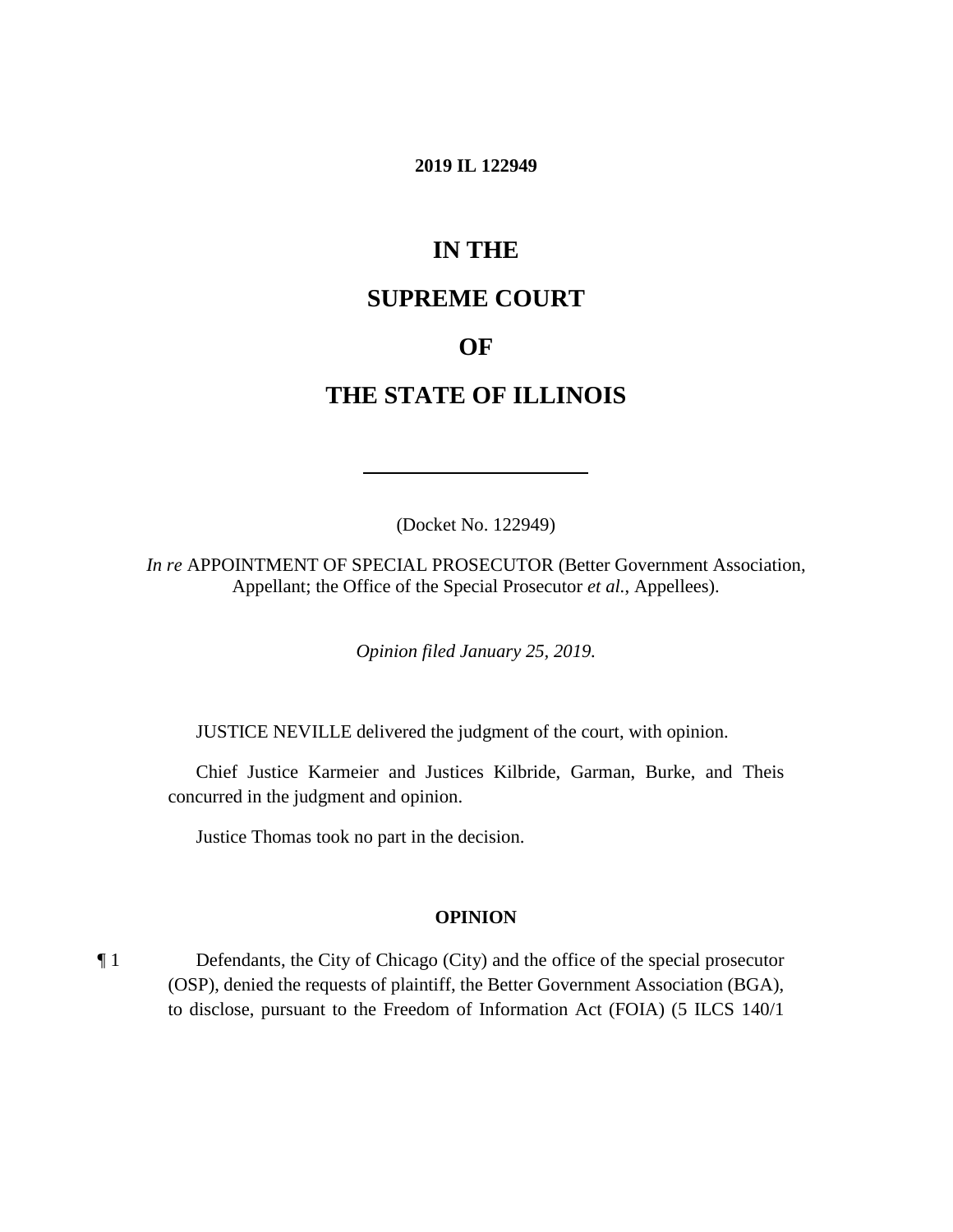*et seq.* (West 20[1](#page-1-0)2)), sealed grand jury documents.<sup>1</sup> In the course of the resulting litigation, the circuit court of Cook County entered competing orders regarding disclosure. The appellate court rejected disclosure of most of the BGA's FOIA requests, but remanded to the circuit court for an *in camera* inspection of a specific category of documents to determine which, if any, may be disclosed. 2017 IL App (1st) 161376.

¶ 2 This court allowed the BGA's petition for leave to appeal (Ill. S. Ct. R. 315 (eff. Mar. 15, 2016)). We now affirm the judgment of the appellate court.

#### ¶ 3 I. BACKGROUND

¶ 4 During the early morning of April 24, 2004, an altercation arose between Richard Vanecko and David Koschman on Division Street in Chicago. What began as an exchange of words escalated to Vanecko punching Koschman in the face, causing Koschman to fall backwards and strike his head on the sidewalk. On May 6, 2004, Koschman died from his injuries resulting from Vanecko's physical assault. Between 2004 and 2011, law enforcement authorities investigated the incident. However, no charges were filed against Vanecko or anyone else.

¶ 5 In December 2011, several members of the Koschman family filed a petition for the appointment of a special prosecutor in the criminal division of the circuit court of Cook County (hereinafter the criminal court).<sup>[2](#page-1-1)</sup> The petition alleged that Vanecko was a nephew of then-Chicago Mayor Richard M. Daley and a grandson of former Chicago Mayor Richard J. Daley and that "officials in the Chicago Police Department and the State's Attorney's Office may have been led by favoritism or other improper motives to obstruct the investigation so that [Vanecko] did not face

<span id="page-1-1"></span><span id="page-1-0"></span> <sup>1</sup> This appeal arises from two separate actions in the circuit court, later consolidated before the appellate court. The parties described here as plaintiff and defendants had those roles in Better Government Ass'n v. Office of the Special Prosecutor, No. 15-CH-4183 (Cir. Ct. Cook County), and different roles in *In re* Appointment of Special Prosecutor, No. 11-Misc.-46 (Cir. Ct. Cook County).

 $2^2$ The circuit court of Cook County is a unified court of general jurisdiction that is divided into divisions as a matter of administrative convenience. See *Droen v. Wechsler*, 271 Ill. App. 3d 332, 336-37 (1995); *Colaric v. Norstrom*, 146 Ill. App. 3d 352, 355 (1986); *In re Marriage of Peshek*, 89 Ill. App. 3d 959, 966-67 (1980). However, for our convenience, we will refer to the circuit court divisions relevant to the instant case as the "criminal court" and the "chancery court."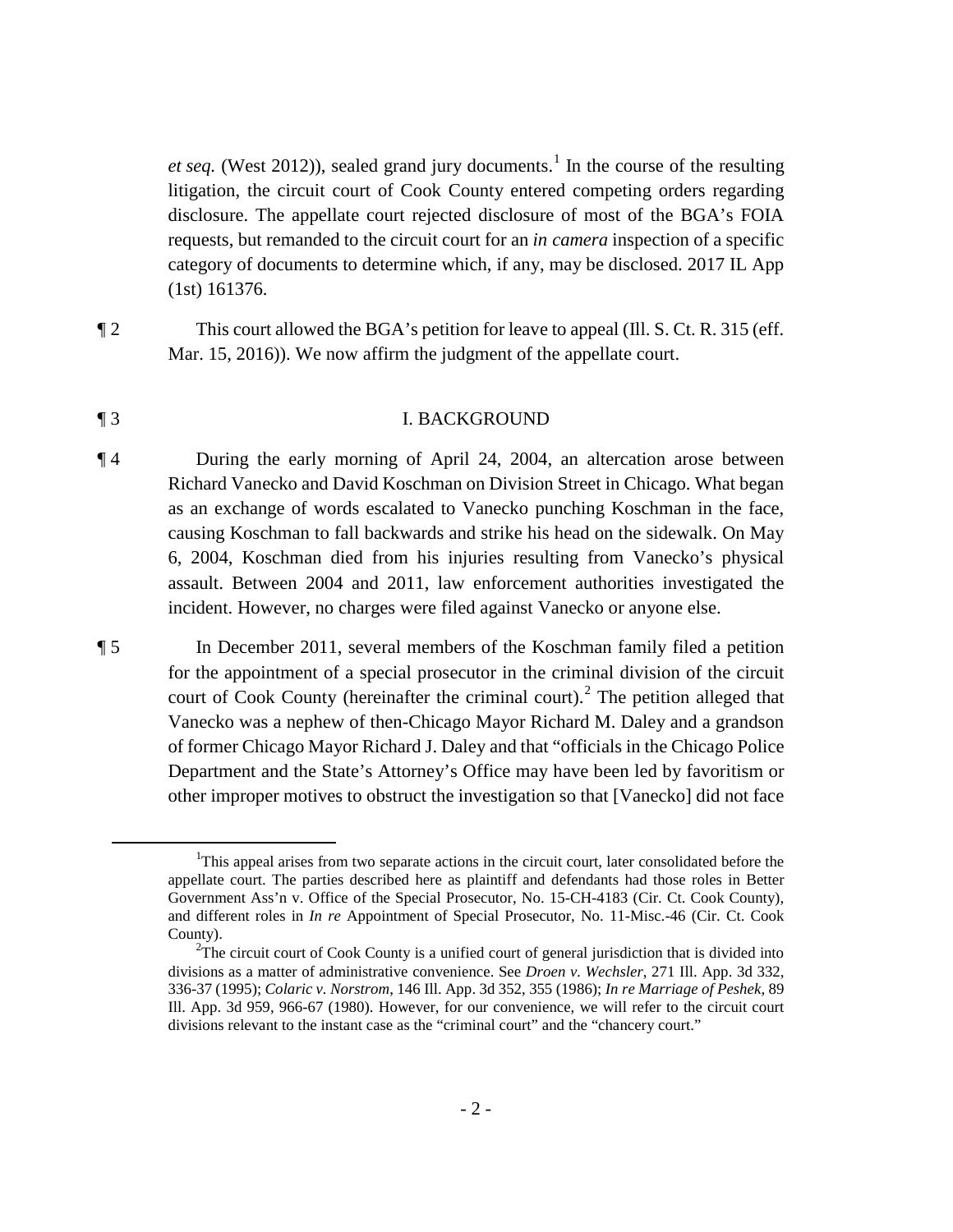criminal charges." In April 2012, the criminal court granted the petition and appointed Dan K. Webb as special prosecutor. See 55 ILCS 5/3-9008 (West 2010). The court ordered Webb to investigate (1) whether criminal charges should be filed against anyone in connection with Koschman's death and (2) whether "employees of the Chicago Police Department and the Cook County State's Attorney's Office acted intentionally to suppress and conceal evidence, furnish false evidence, and generally impede the investigation into Mr. Koschman's death." The court also ordered Webb to submit a final report "detailing the progress and ultimate results of the investigation and any criminal prosecutions commenced."

¶ 6 The court further ordered that "the Special Prosecutor shall be empowered to hire and direct a staff of deputy attorneys, investigators, and such other administrative personnel as necessary to discharge the duties of the Office of the Special Prosecutor." The order memorialized the understanding "that in performance of his duties the Special Prosecutor shall utilize office space provided by his law firm \*\*\* with reimbursement for incidental costs for telephone or internet connections, or other office equipment and miscellaneous expenses incurred."

¶ 7 In May 2012, on petition of the special prosecutor, the criminal court impaneled a special grand jury, and on June 14, 2012, the court granted the special prosecutor's motion for a protective order. The order placed under seal "all Grand Jury materials, including but not limited to subpoenas, target letters, and other correspondence related to the service of a Grand Jury subpoena, sent by the [OSP] to any individual or entity in connection with this investigation." Also, the protective order prohibited "individuals or entities who receive Grand Jury materials from the [OSP] in connection with this investigation \*\*\* from further disseminating that material or information contained therein." Further, the criminal court placed under seal both the OSP's motion and the protective order itself.

¶ 8 During the course of the OSP investigation, the special grand jury obtained information from 146 witnesses through testimony and witness interviews. The special grand jury issued 160 subpoenas for documentary evidence and testimony, and collected more than 22,000 documents totaling more than 300,000 pages. On December 3, 2012, the special grand jury indicted Vanecko for involuntary manslaughter in connection with Koschman's death.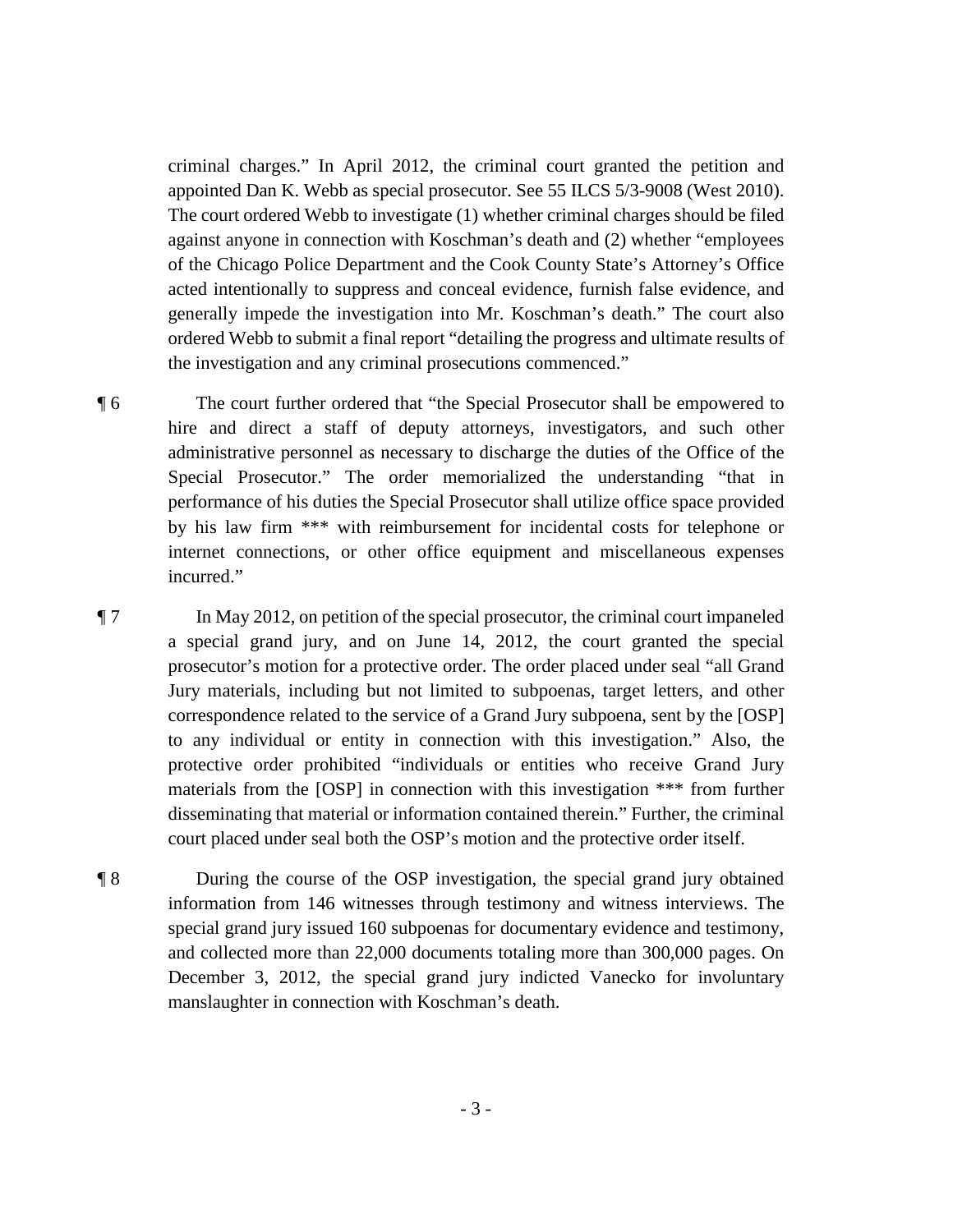- ¶ 9 On September 18, 2013, after the OSP informed the criminal court that no further indictments would be sought against employees of the Chicago Police Department or the Cook County State's Attorney's Office for their actions related to Koschman's death, the court discharged the special grand jury. That same day, the OSP filed its report, which the court placed under seal to preserve Vanecko's right to a fair trial. On January 31, 2014, Vanecko pled guilty as charged. On February 4, 2014, the court unsealed the report and released it to the public.
- ¶ 10 A few days later, the Chicago Sun-Times submitted a FOIA request to the City seeking copies of all subpoenas received from the OSP and all documents and records provided to the OSP. The City denied the request based on the June 2012 protective order and requested the criminal court to unseal the June 14, 2012, protective order, which the court did on March 27, 2014. On the City's motion, the court entered a June 2014 order clarifying its June 2012 protective order. The 2014 protective order prohibited the City from complying with any FOIA request that identified or characterized documents as having been disseminated to the OSP in furtherance of the Koschman investigation. Further, the 2014 order provided that the June 2012 protective order remained in effect and that it limited only the identification of any documents or other records as being grand jury materials.
- ¶ 11 In January 2015, the BGA submitted the instant FOIA requests to defendants. The BGA sought from the OSP (1) documents sufficient to show the names of everyone whom the OSP interviewed; (2) copies of statements by and communications with Daley family members, their attorney, and the City's corporation counsel at the time; and (3) copies of itemized invoices and billing records. The BGA sought from the City essentially the same documents that the Chicago Sun-Times had previously requested, copies of all subpoenas received from the OSP and all records and documents provided to the OSP. Each defendant sent a response letter denying the BGA's FOIA request, explaining that all of the materials requested were exempt from FOIA because disclosure was prohibited by state law.
- ¶ 12 In March 2015, the BGA filed a complaint for declaratory and injunctive relief against the OSP, the mayor's office and the law department of the City of Chicago, and the Chicago Police Department. The BGA's lawsuit was assigned to chancery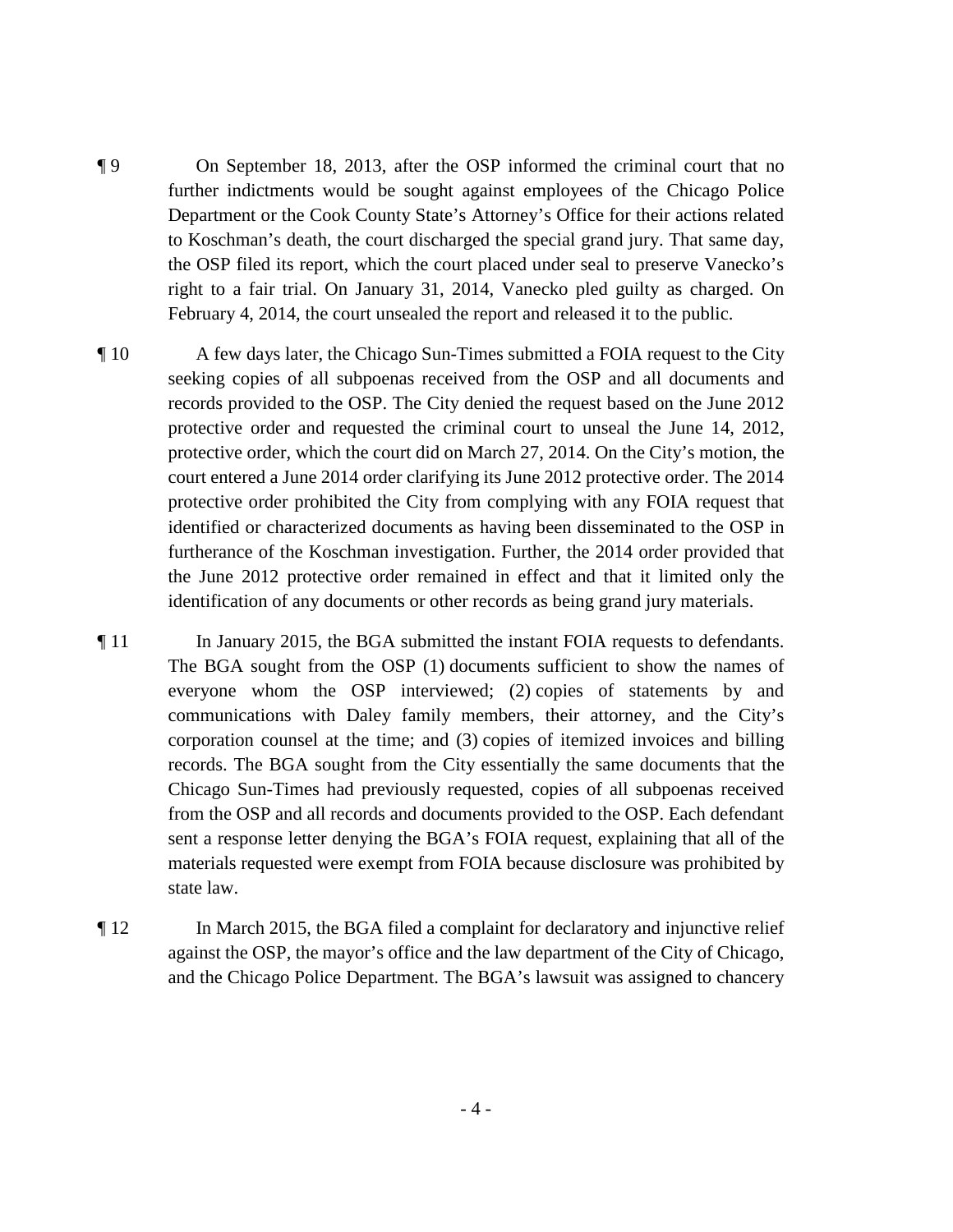court, which declined to transfer the action to criminal court in conjunction with the protective orders.

- ¶ 13 The OSP and the City each filed a motion to dismiss the BGA's complaint pursuant to section  $2-619(a)(9)$  of the Code of Civil Procedure (735 ILCS  $5/2-619(a)(9)$  (West 2014)). Each defendant asserted that the requested materials were exempt from disclosure pursuant to section  $7(1)(a)$  of FOIA (5 ILCS 140/7(1)(a) (West 2014)) because disclosure was prohibited by state law concerning the secrecy of grand jury proceedings.
- ¶ 14 The OSP asserted that section 112-6 of the Code of Criminal Procedure of 1963 (Code) (725 ILCS 5/112-6 (West 2014)) prohibited disclosure. The chancery court granted the OSP's motion to dismiss. The court found that section 112-6 prohibited disclosure of the requested materials, which rendered them exempt from disclosure pursuant to section  $7(1)(a)$  of FOIA.
- ¶ 15 The City asserted that the criminal court's protective orders prohibited disclosure, which rendered the requested materials exempt from disclosure pursuant to section 7(1)(a) of FOIA. The City also asserted that it would be held in contempt of court if it disregarded the protective orders. However, the chancery court denied the City's motion to dismiss. The chancery court rejected the City's argument that a court order alone creates a FOIA exemption. Accordingly, the chancery court found that the criminal court's protective orders did not constitute state law that would render the requested materials exempt from disclosure pursuant to section  $7(1)(a)$  of FOIA.
- ¶ 16 At the suggestion of the chancery court, the City returned to criminal court and requested modification of the protective orders in light of the chancery court's ruling. The criminal court declined to modify the protective orders.
- ¶ 17 The City filed an answer and affirmative defenses to the BGA's complaint. The City and the BGA then filed cross-motions for judgment on the pleadings, adopting their respective arguments made in the context of the City's motion to dismiss. The chancery court granted judgment on the pleadings in favor of the BGA and denied the City's motion therefor. Noting the conflict with the criminal court's orders, the chancery court stayed the City's disclosure obligations pending appeal.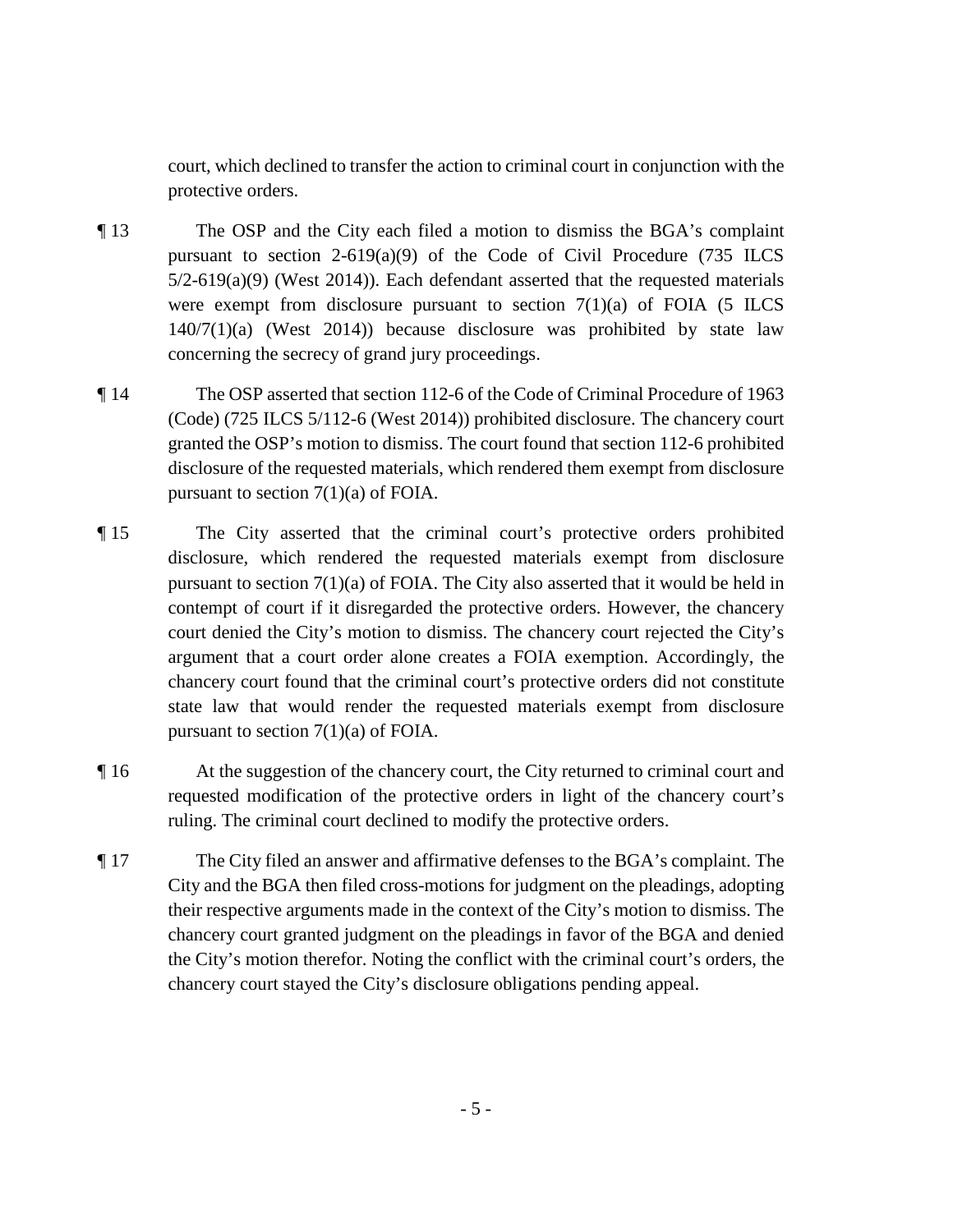- ¶ 18 The litigation generated multiple appeals, which the appellate court consolidated. 2017 IL App (1st) 161[3](#page-5-0)76,  $\P$  29.<sup>3</sup> The BGA appealed from the chancery court's dismissal of its FOIA request to the OSP. The appellate court affirmed the dismissal in large part (*id.* ¶¶ 54-65) but concluded that the OSP's invoices and billing records that the BGA requested were not categorically protected from disclosure. The appellate court reversed and remanded so that the chancery court could conduct an *in camera* inspection to determine what, if any, billing records may be disclosed.<sup>[4](#page-5-1)</sup> *Id.*  $\P$  66-70.
- ¶ 19 Also, the City appealed from the chancery court's grant of judgment on the pleadings in favor of the BGA. The appellate court reversed the judgment in favor of the BGA and entered judgment on the pleadings in favor of the City. *Id.*  $\P\P$  40-53; see Ill. S. Ct. R. 366(a)(5) (eff. Feb. 1, 1994). The appellate court expressly refused to address the issue of whether the criminal court's protective orders constituted state law that would render the requested materials exempt from disclosure pursuant to section 7(1)(a) of FOIA. Rather, the appellate court held that the protective orders took precedence over the disclosure requirements of FOIA. 2017 IL App (1st) 161376, ¶ 46.
- ¶ 20 The BGA appeals to this court. We granted the Reporters Committee for Freedom of the Press leave to submit an *amicus curiae* brief in support of the BGA. Ill. S. Ct. R. 345 (eff. Sept. 20, 2010).

### ¶ 21 II. ANALYSIS

¶ 22 Before this court, the BGA assigns error to the appellate court's (1) partial dismissal of the FOIA complaint against the OSP and (2) grant of judgment on the pleadings in favor of the City. In both procedural settings, our review is *de novo*. See, *e.g.*, *Better Government Ass'n v. Illinois High School Ass'n*, 2017 IL 121124, ¶ 21 (section 2-619 dismissal); *Gillen v. State Farm Mutual Automobile Insurance* 

<span id="page-5-1"></span><span id="page-5-0"></span> <sup>3</sup>  $B^3$ Beyond the claims presented here, the City additionally appealed from the circuit court's denial, in *In re* Appointment of Special Prosecutor, No. 11-Misc.-46 (Cir. Ct. Cook County), of the City's motion to modify the protective order. The appellate court affirmed that order, and the City did not file a petition for leave to appeal to this court.

<sup>&</sup>lt;sup>4</sup>Before this court, neither the City nor the OSP challenges the appellate court's judgment on *in camera* inspection of the OSP's billing records.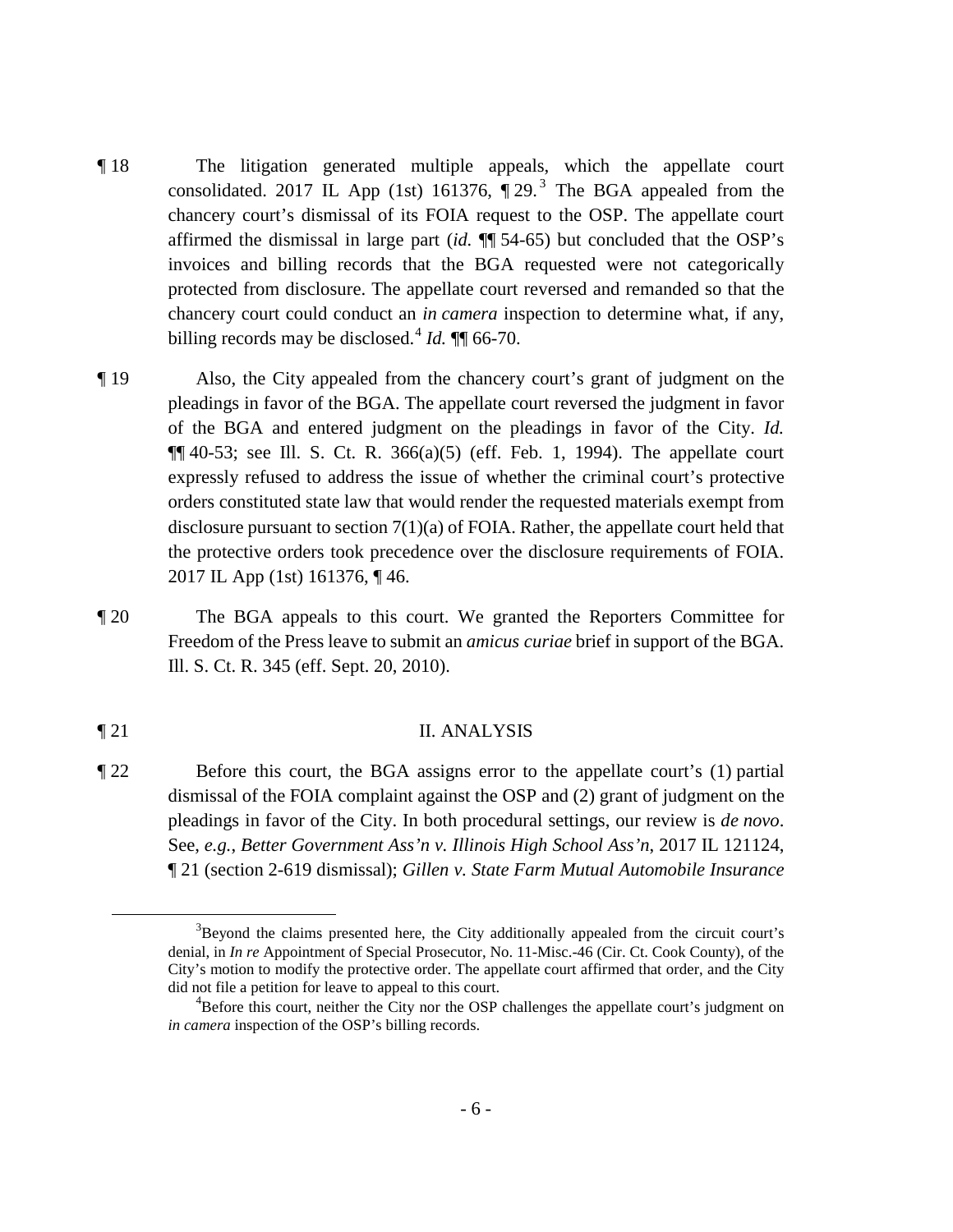*Co.*, 215 Ill. 2d 381, 385 (2005) (judgment on the pleadings). Whether FOIA mandates disclosure from each defendant requires us to construe various statutory provisions. Statutory construction presents a question of law reviewed *de novo*. *In re M.M.*, 2016 IL 119932, ¶ 15.

- ¶ 23 In construing FOIA, we are guided by familiar principles. The primary objective in construing a statute is to ascertain and give effect to the intent of the legislature. The most reliable indicator of legislative intent is the language of the statute, given its plain and ordinary meaning. *Better Government Ass'n*, 2017 IL 121124, ¶ 22; *Southern Illinoisan v. Department of Public Health*, 218 Ill. 2d 390, 415 (2006). A statute is viewed as a whole. Therefore, words and phrases must be construed in light of other relevant statutory provisions and not in isolation. *Southern Illinoisan*, 218 Ill. 2d at 415; *Williams v. Staples*, 208 Ill. 2d 480, 487 (2004). Each word, clause, and sentence of a statute must be given a reasonable meaning, if possible, and should not be rendered superfluous. Also, the court may consider the reason for the law, the problems sought to be remedied, the purposes to be achieved, and the consequences of construing the statute one way or another. *Better Government Ass'n*, 2017 IL 121124, ¶ 22; *Williams*, 208 Ill. 2d at 487. Further, a court presumes that the legislature did not intend absurdity, inconvenience, or injustice in enacting legislation. *Southern Illinoisan*, 218 Ill. 2d at 415.
- ¶ 24 FOIA expressly declares its underlying public policy and legislative intent. Section 1 provides that "all persons are entitled to full and complete information regarding the affairs of government and the official acts and policies of those who represent them as public officials and public employees consistent with the terms of this Act." 5 ILCS 140/1 (West 2014). Section 1 explains that "[s]uch access is necessary to enable the people to fulfill their duties of discussing public issues fully and freely, making informed political judgments and monitoring government to ensure that it is being conducted in the public interest." *Id.* Consequently, section 1 provides that "[i]t is a fundamental obligation of government to operate openly and provide public records as expediently and efficiently as possible in compliance with this Act." *Id.*
- ¶ 25 Based on this clear expression of legislative intent, this court has held that public records are presumed to be open and accessible. *Lieber v. Board of Trustees*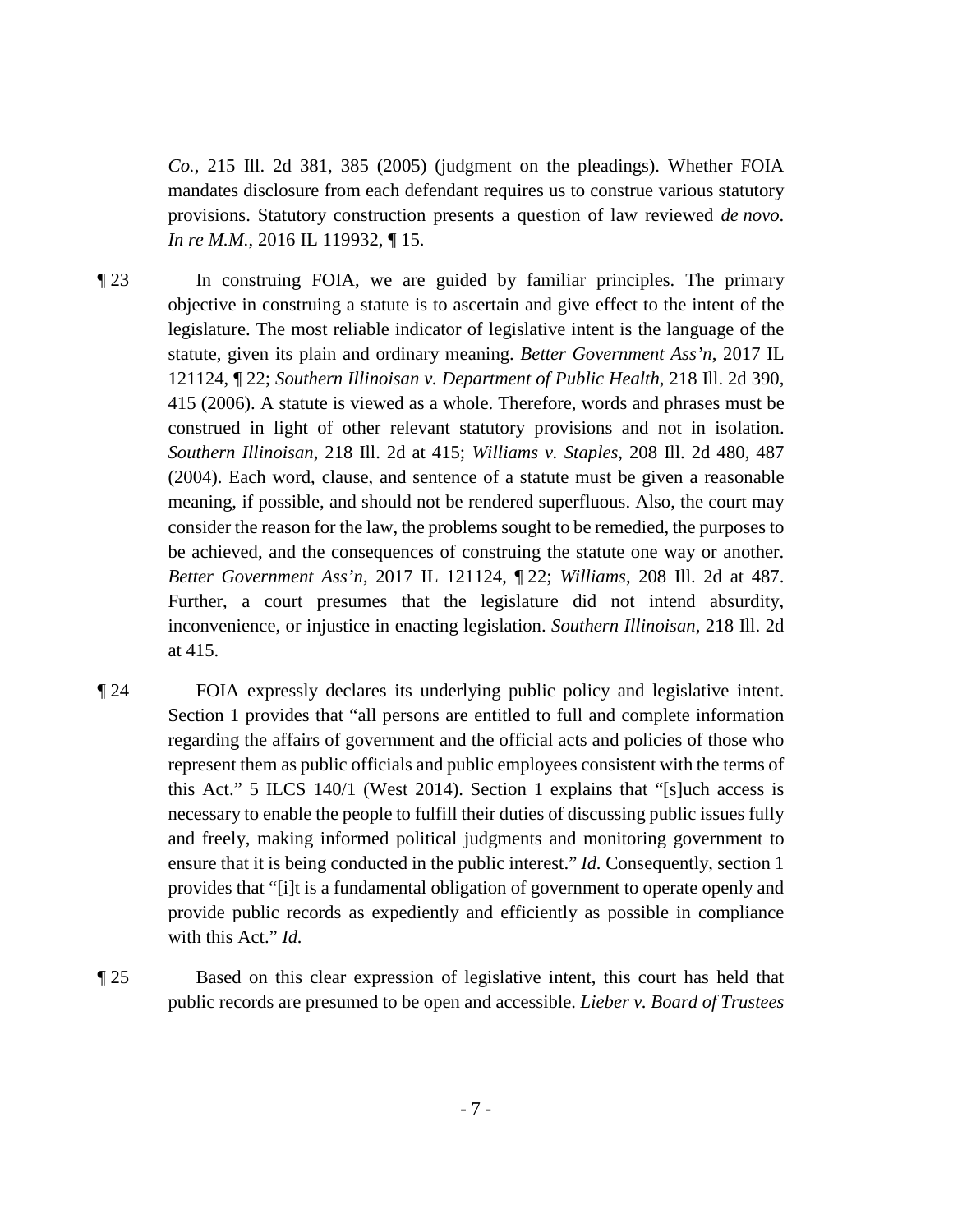*of Southern Illinois University*, 176 Ill. 2d 401, 407 (1997). FOIA is to be liberally construed to achieve the goal of providing the public with easy access to government information. *Southern Illinoisan*, 218 Ill. 2d at 416 (and cases cited therein). Consequently, FOIA's exceptions to disclosure are to be construed narrowly so as not to defeat the intended statutory purpose. *Id.* at 416-17. Thus, when a public body receives a proper request for information, it must comply with that request unless one of FOIA's narrow statutory exemptions applies. 5 ILCS 140/3(a) (West 2014); see *Southern Illinoisan*, 218 Ill. 2d at 417; *Lieber*, 176 Ill. 2d at 407-08. [5](#page-7-0) Having discussed the statutory backdrop, we address the BGA's arguments as to each defendant.

#### ¶ 26 A. The OSP

- ¶ 27 We first address the BGA's contention that the appellate court erred in affirming the chancery court's order dismissing count I of its complaint. In count I, the BGA alleged the OSP violated section 3(a) of FOIA by failing to disclose certain materials generated in the course of the grand jury investigation. The chancery court dismissed count I pursuant to section 2-619(a)(9) of the Code of Civil Procedure.
- ¶ 28 The purpose of a motion to dismiss under section 2-619 is to dispose of issues of law and easily proved issues of fact early in the litigation. *Van Meter v. Darien Park District*, 207 Ill. 2d 359, 367 (2003). Section 2-619(a)(9) permits involuntary dismissal where the alleged claim is barred by an affirmative matter that avoids the legal effect of or defeats the claim. 735 ILCS 5/2-619(a)(9) (West 2014). The moving party admits the legal sufficiency of the complaint but asserts that some affirmative matter defeats the claim. When ruling on a section 2-619 motion, a court must interpret all pleadings and supporting documents in favor of the nonmoving party. *Bjork v. O'Meara*, 2013 IL 114044, ¶ 21. An affirmative matter is "something in the nature of a defense which negates the cause of action completely or refutes crucial conclusions of law or conclusions of material fact contained in or inferred from the complaint." *Illinois Graphics Co. v. Nickum*, 159 Ill. 2d 469, 486 (1994).

<span id="page-7-0"></span> $\frac{1}{5}$ <sup>5</sup>The City and the OSP are "public bodies" in terms of FOIA. See 5 ILCS 140/2(a) (West 2014) (City); 2017 IL App (1st) 161376, ¶ 56 (OSP).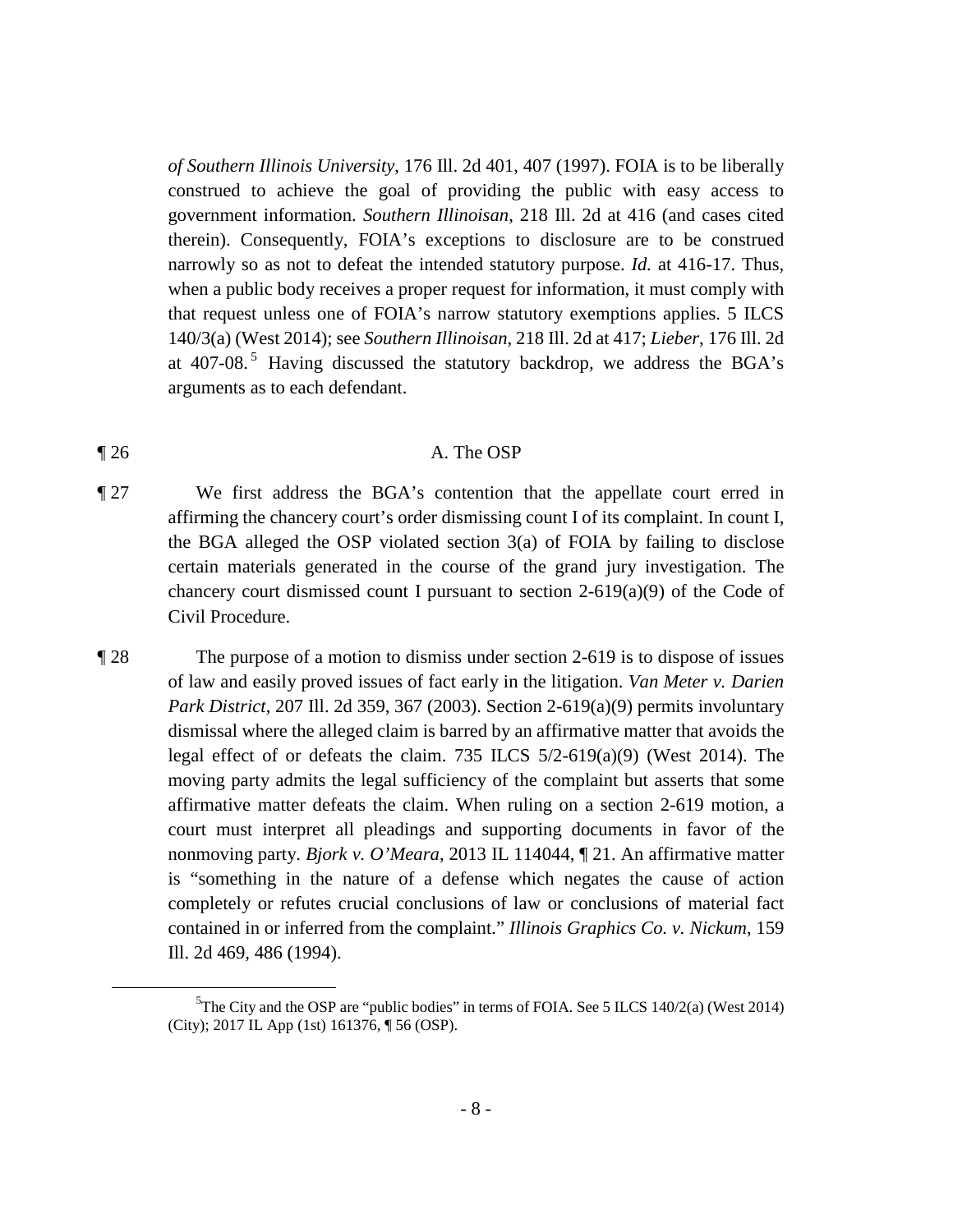- ¶ 29 Section 7(1) of FOIA provides that certain categories of records "shall be exempt from inspection and copying." 5 ILCS 140/7(1) (West 2014). Pertinent to this appeal, section  $7(1)(a)$  provides for the following disclosure exemption: "Information specifically prohibited from disclosure by federal or State law or rules and regulations implementing federal or State law." *Id.* § 7(1)(a). The chancery court found that disclosure of the requested materials was prohibited under section 112-6(c)(1) of the Code (725 ILCS  $5/112-6(c)(1)$  (West 2014)), which bars disclosure of "matters occurring before the Grand Jury," rendering the requested materials exempt from disclosure pursuant to section 7(1)(a) of FOIA.
- ¶ 30 "The grand jury is an English institution, brought to this country by the early colonists and incorporated in the Constitution by the Founders." *People v. Jones*, 19 Ill. 2d 37, 42 (1960). The function of a grand jury is not to determine the sufficiency of evidence to convict (*United States v. Calandra*, 414 U.S. 338, 343-44 (1974)) but rather to determine whether there is probable cause to believe a crime has been committed and, in the process, exonerate innocent individuals accused of crimes (*In re May 1991 Will County Grand Jury*, 152 Ill. 2d 381, 392 (1992)).
- ¶ 31 The rule of secrecy surrounding grand jury proceedings is a common-law concept recognized as a fundamental component of both federal and state criminal procedural law. See, *e.g.*, *Douglas Oil Co. of California v. Petrol Stops Northwest*, 441 U.S. 211, 218 n.9 (1979) ("Since the 17th century, grand jury proceedings have been closed to the public, and records of such proceedings have been kept from the public eye."); *People v. Boston*, 2016 IL 118661, ¶ 49 (Burke, J., dissenting) ("Grand jury proceedings are secret [citation], and this secrecy is fundamental to our criminal procedure." (Internal quotation marks omitted.)).
- ¶ 32 The policy reasons given for maintaining grand jury secrecy are preventing the flight of persons under indictment or investigation, protecting grand jurors from possible undue influence or intimidation, preventing subornation of perjury, encouraging prospective witnesses to testify freely and truthfully, and protecting the innocent from unwarranted exposure. See, *e.g.*, *Douglas Oil Co.*, 441 U.S. at 219 n.10; *People v. Johnson*, 31 Ill. 2d 602, 605-06 (1964); *Board of Education, Community Unit School District No. 200 v. Verisario*, 143 Ill. App. 3d 1000, 1010-11 (1986).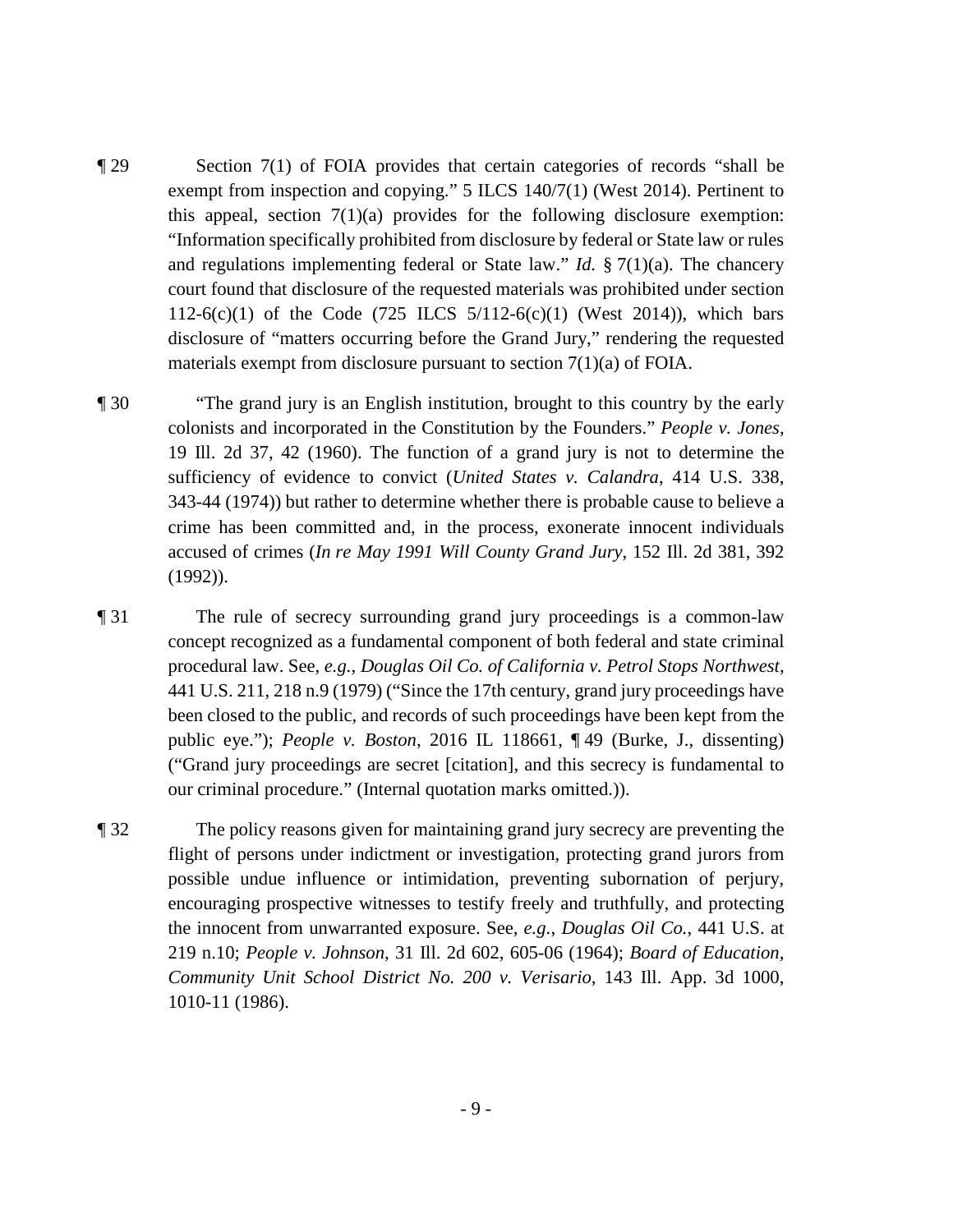- ¶ 33 Section 112-6 of the Code addresses the secrecy of grand jury proceedings in the Illinois state criminal justice system. Subsection (b) of section 112-6 provides that "[m]atters other than the deliberations and vote of any grand juror shall not be disclosed by the State's Attorney, except as otherwise provided for in subsection (c)."  $725$  ILCS  $5/112-6(b)$  (West 2014). Subsection (c)(1), subject to certain exceptions not relevant here, prohibits the disclosure of "matters occurring before the Grand Jury." *Id.* § 112-6(c)(1).
- ¶ 34 The BGA contends the appellate court erred in finding that the materials it sought constituted "matters occurring before the grand jury." It argues the court applied an "unduly broad interpretation" of the phrase. According to the BGA, the phrase should be construed narrowly when it serves as a basis for an exemption under FOIA. The BGA further contends its application should be limited to exempting material actually presented to the grand jury and to documents showing what transpired in the grand jury room. We disagree.
- ¶ 35 Section 112-6 of the Code is modeled after Rule 6(e) of the Federal Rules of Criminal Procedure. *People ex rel. Sears v. Romiti*, 50 Ill. 2d 51, 58-59 (1971). Rule 6(e) prohibits grand jurors, government attorneys, and other persons attached to federal grand jury proceedings from disclosing a "matter occurring before the grand jury." Fed. R. Crim. P.  $6(e)(2)(B)(i)-(vii)$ . Because the federal and state statutes incorporate substantially similar language, we may look to federal cases interpreting the federal statute in construing the similarly worded Illinois statute. See *People ex rel. Lignoul v. City of Chicago*, 67 Ill. 2d 480, 484 (1977); *Mashal v. City of Chicago*, 2012 IL 112341, ¶ 24 (looking to federal case law for guidance in construing phrase "decision on the merits" as used in state class certification statute where statute was modeled on federal rule of civil procedure); *Verisario*, 143 Ill. App. 3d at 1005.
- ¶ 36 Federal courts interpreting the phrase "matters occurring before the grand jury" for purposes of Rule 6(e) have found that the phrase encompasses any material that tends to "reveal some secret aspect of the grand jury's investigation, [including] the identities of witnesses or jurors, the substance of testimony, the strategy or direction of the investigation, the deliberations or questions of jurors, and the like." (Internal quotation marks omitted.) *Lopez v. Department of Justice*, 393 F.3d 1345, 1349 (D.C. Cir. 2005); see *United States v. Phillips*, 843 F.2d 438, 441 (11th Cir.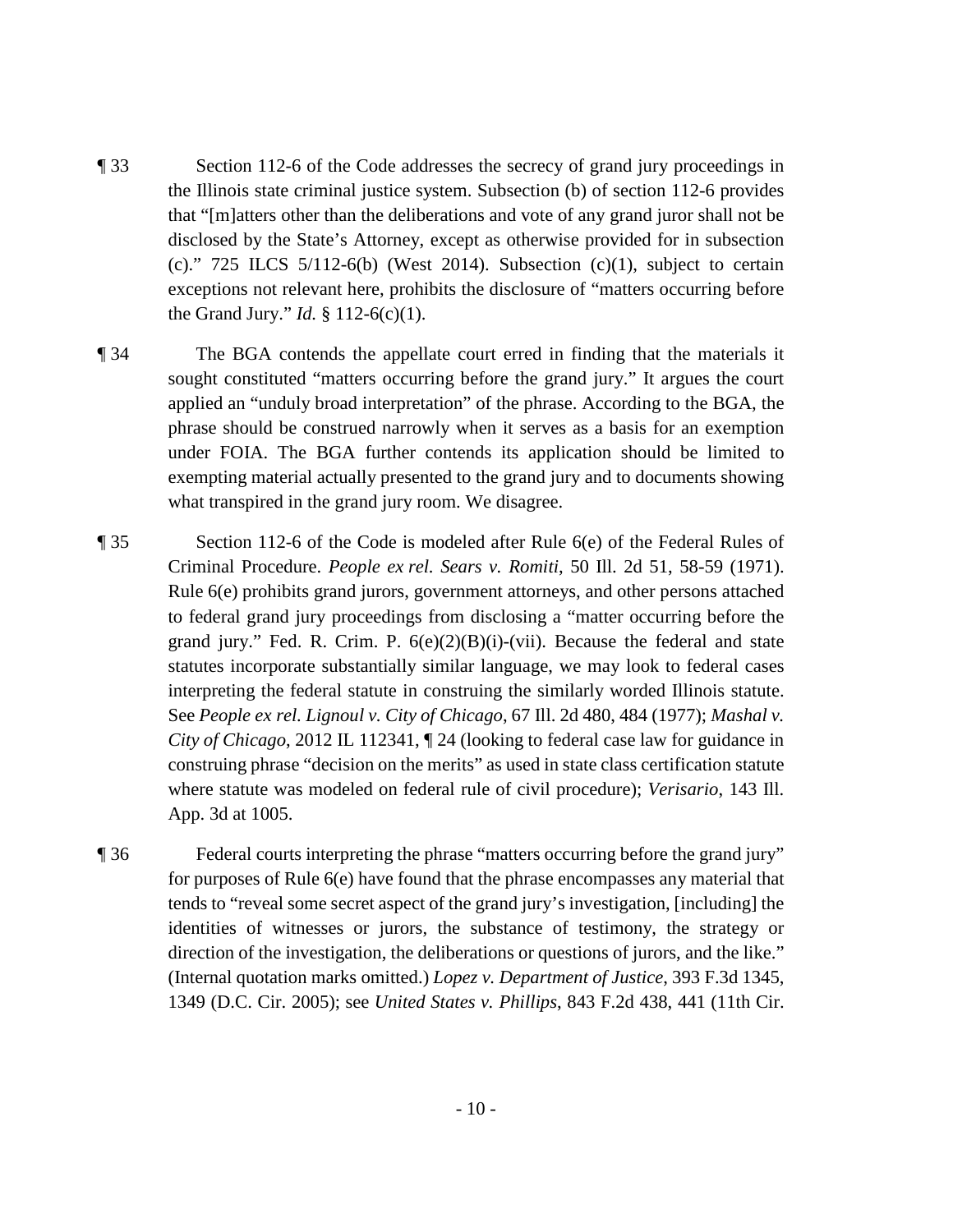1988) ("The term 'matters occurring before the grand jury' has been defined to include anything that will reveal what transpired during the grand jury proceedings.").

- ¶ 37 In its FOIA request, the BGA sought disclosure of the following material from the OSP: "Documents sufficient to show the names of everyone interviewed by Dan Webb's special prosecutors in relation to the David Koschman/Richard Vanecko case," "[c]opies of any and all statements by and communications with Daley family members and their attorneys" and "the same information for Mara Georges [(the City's Corporation Counsel)]," and "[c]opies of any and all itemized invoices and billing records for the special prosecutor's team."
- ¶ 38 The appellate court determined that all of the requested material, except for the itemized invoices and billing records, constituted "matters occurring before the grand jury" protected from public disclosure by section 112-6 of the Code because their disclosure would reveal the identity of the witnesses and the strategy or direction of the grand jury investigation. 2017 IL App (1st) 161376, ¶¶ 64-67.
- ¶ 39 We agree with the appellate court's analysis given the facts in the instant proceedings. In this particular case, the material the appellate court found was protected from disclosure by section 112-6 clearly contained information related to the grand jury proceeding that, if made public, would disclose matters occurring before the grand jury. The BGA's first FOIA request would reveal the identities of the witnesses, which are matters occurring before the grand jury. See, *e.g.*, *In re Motions of Dow Jones & Co.*, 142 F.3d 496, 505 (D.C. Cir. 1998) (matters occurring before the grand jury include the identities of witnesses, and the government is not free to "publish lists of prospective or former grand jury witnesses" (internal quotation marks omitted)). And in regard to the BGA's second FOIA request, it cannot seriously be contended that the disclosure of such statements and communications would not be reflective of statements made before the grand jury revealing the strategy or direction of the grand jury investigation.
- ¶ 40 The BGA alternatively argues that, even if the requested materials constitute "matters occurring before the grand jury," they should still be disclosed pursuant to subsection (c)(3) of section 112-6 of the Code. This subsection allows disclosure of grand jury materials "when a law so directs." 725 ILCS 5/112-6(c)(3) (West 2014). The BGA contends that section 3(a) of FOIA is such a law.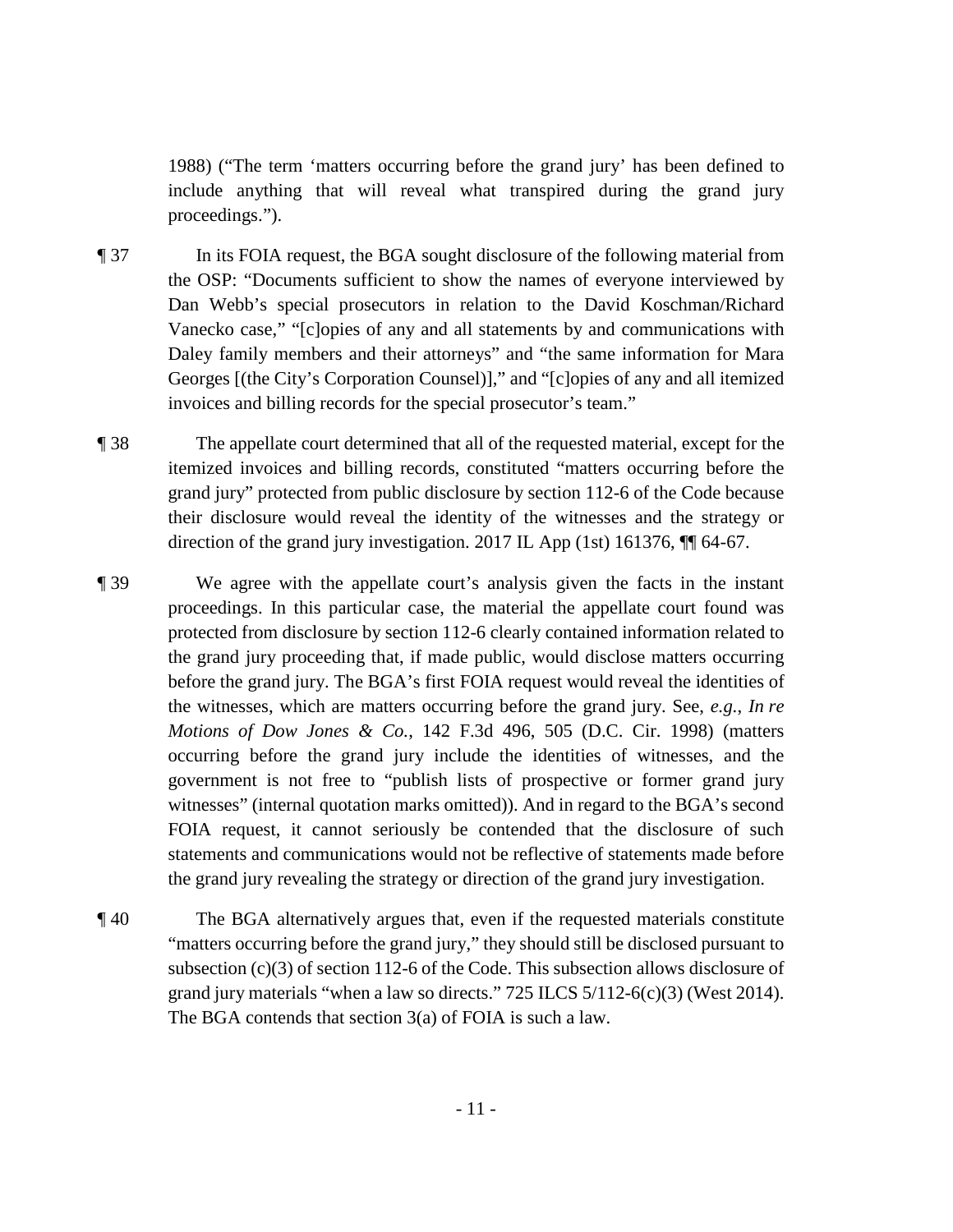- ¶ 41 Section 3(a) of FOIA provides in relevant part that "[e]ach public body shall make available to any person for inspection or copying all public records." 5 ILCS 140/3(a) (West 2014). The BGA argues that, under subsection (c)(3) of section 112-6 of the Code, section 3(a) of FOIA is a law that directs the disclosure of the grand jury materials at issue.
- ¶ 42 The BGA made the same argument in the appellate court, and it was rejected. The appellate court reasoned:

"We believe that the clause 'when a law so directs' in section  $112-6(c)(3)$ addresses situations of particularized necessity, such as disclosure to a court clerk or to confront a witness in a criminal trial with his prior contrary testimony. Despite exhaustive briefing, no party has cited a case where section 112-6 of the Code was held *not* to trigger a section 7(1)(a) exemption. We agree with the OSP that adopting the BGA's expansive interpretation of 'when a law so directs' would render the secrecy provisions in section 112-6 of the Code 'a dead letter,' because FOIA would effectively nullify them." (Emphasis in original.) 2017 IL App (1st) 161376, ¶ 63.

- ¶ 43 We agree with the appellate court's reasoning. If we adopted the BGA's position, documents could be disclosed through a FOIA request, even if they pertained to matters occurring before the grand jury. As a result, there would be few if any grand jury matters that could not be obtained through a FOIA request. Such a rule would effectively nullify the grand jury secrecy protections provided by section 112-6.
- ¶ 44 The BGA contends that, even if we adopt the appellate court's "not improper" analysis, which we examine in the next section of this opinion, we should still find that it was "improper" for the OSP to withhold the requested material given the public interest in their disclosure and in light of the fact that some of the material had already been disclosed. Again, we must disagree.
- ¶ 45 The material the BGA claims the OSP previously disclosed consisted of material the criminal court requested to enable it to assess the progress of the criminal investigation. The OSP was simply executing its court-mandated duty as a special prosecutor when it submitted the material to the criminal court. Accordingly, based on our subsequent discussion, the OSP did not "improperly"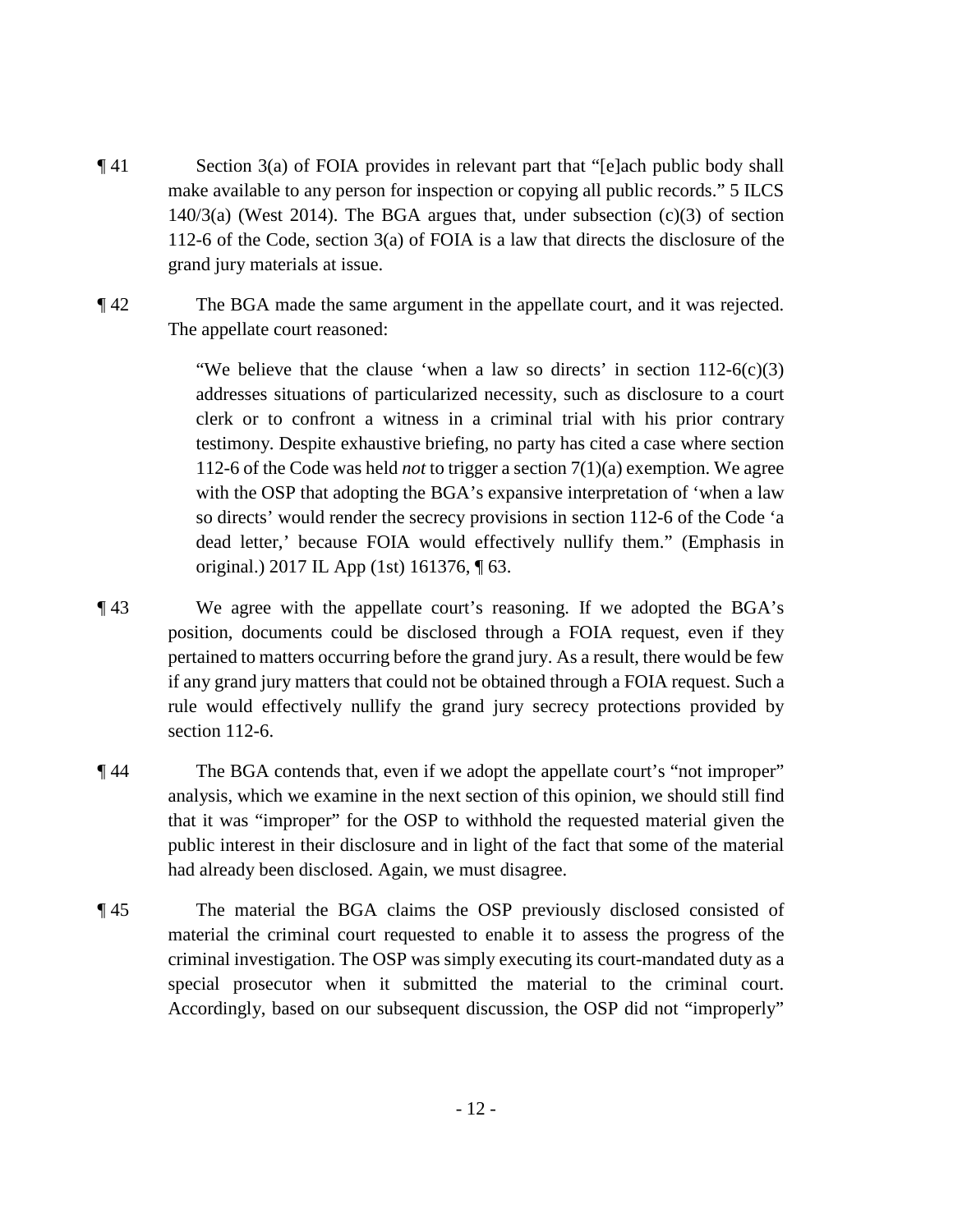withhold the requested material in terms of section 11(d) of FOIA. See 2017 IL App (1st) 161376, ¶ 46 (compliance with lawful court order does not constitute "improper" withholding).

- ¶ 46 Also, we disagree with the BGA's assertion that disclosure of the requested grand jury material was in the public interest. In discussing the need for maintaining secrecy of grand jury proceedings in the federal court system under Federal Rule of Criminal Procedure 6(e), the United States Supreme Court has held that disclosure of grand jury materials is appropriate only in cases where the need for disclosure outweighs the public interest in secrecy. *Douglas Oil Co.*, 441 U.S. at 223.
- ¶ 47 A party seeking disclosure of grand jury material must demonstrate a "particularized need" for disclosure that outweighs the policies supporting the secrecy of grand jury proceedings. *Wisconsin v. Schaffer*, 565 F.2d 961, 965 (7th Cir. 1977). Parties must show that the material they seek is needed to avoid a possible injustice and that their request is structured to cover only material so needed. *In re Matter of Grand Jury Proceedings, Special September, 1986*, 942 F.2d 1195, 1198 (7th Cir. 1991) (citing *Douglas Oil Co.*, 441 U.S. at 222).
- ¶ 48 The BGA has not shown particularized need for disclosure of the requested material. Instead, the BGA argues that disclosure of the requested material would serve the public interest in detecting and deterring political and prosecutorial corruption. Such generalized statements do not constitute "particularized need." See, *e.g.*, *United States v. Edelson*, 581 F.2d 1290, 1291 (7th Cir. 1978) (unsupported speculation about what disclosure would reveal insufficient to constitute a "particularized need").
- ¶ 49 In sum, section 112-6 of the Code prohibited disclosure of the requested material, triggering the exemption provided by section  $7(1)(a)$  of FOIA. Therefore, we affirm that portion of the appellate court's judgment that affirmed the chancery court's order dismissing count I of the BGA's complaint. We likewise leave undisturbed that portion of the appellate court's judgment reversing the chancery court's order in part and remanding for *in camera* review of the OSP's invoices and billing records.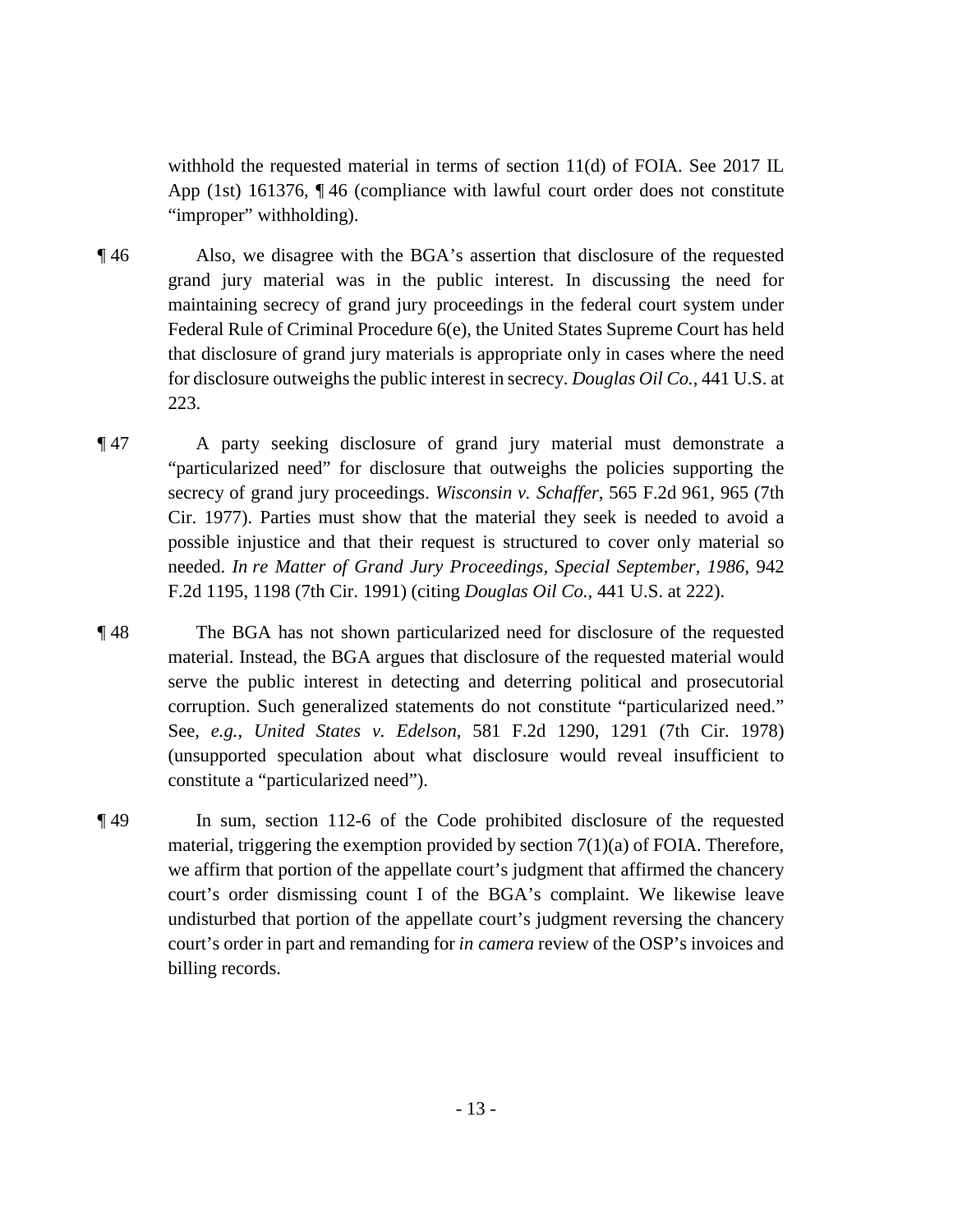#### ¶ 50 B. The City

- ¶ 51 The BGA contends that the appellate court erred in reversing the chancery court's grant of judgment on the pleadings in favor of the BGA and granting judgment on the pleadings in favor of the City. The BGA argues that the criminal court's protective orders cannot provide the City with a basis for not complying with the BGA's FOIA requests.
- ¶ 52 A motion for judgment on the pleadings, as provided by section 2-615(e) of the Code of Civil Procedure (735 ILCS 5/2-615(e) (West 2014)), is essentially a motion for summary judgment that is limited to the pleadings. *Lebron v. Gottlieb Memorial Hospital*, 237 Ill. 2d 217, 227 (2010). In ruling on the motion, a court will consider only those facts apparent from the face of the pleadings, matters subject to judicial notice, and judicial admissions in the record. All well-pleaded facts and reasonable inferences therefrom are taken as true. *Gillen*, 215 Ill. 2d at 385; *H&M Commercial Driver Leasing, Inc. v. Fox Valley Containers, Inc.*, 209 Ill. 2d 52, 56-57 (2004). Judgment on the pleadings is proper when the pleadings disclose no genuine issue of material fact and the movant is entitled to judgment as a matter of law. *Lebron*, 237 Ill. 2d at 227; *Gillen*, 215 Ill. 2d at 385.

¶ 53 Throughout these proceedings, the City cited *GTE Sylvania, Inc. v. Consumers Union of the United States, Inc.*, 445 U.S. 375 (1980), to alternatively argue that it would be held in contempt of court if it disregarded the criminal court's protective orders and that the legislature did not intend for public bodies to commit contempt of court in complying with FOIA requests. As earlier noted, the chancery court rejected this argument, but the appellate court accepted it. The appellate court noted that section 11(d) of FOIA authorizes a circuit court to order FOIA disclosure only where the public body has "improperly withheld" the requested documents. 2017 IL App (1st) 161376, ¶ 45; see 5 ILCS 140/11(d) (West 2014). Relying on *GTE Sylvania*, which construed the federal counterpart to section 11(d), the appellate court held that "a lawful court order must take precedence over the disclosure requirements of FOIA and that a public body refusing to disclose documents because a court order commands it to do so does not always withhold those documents 'improperly.' " 2017 IL App (1st) 161376, ¶ 46.

¶ 54 The BGA argues that we should not refer to federal FOIA decisions in construing section 11(d) of FOIA because "our statute differs materially from the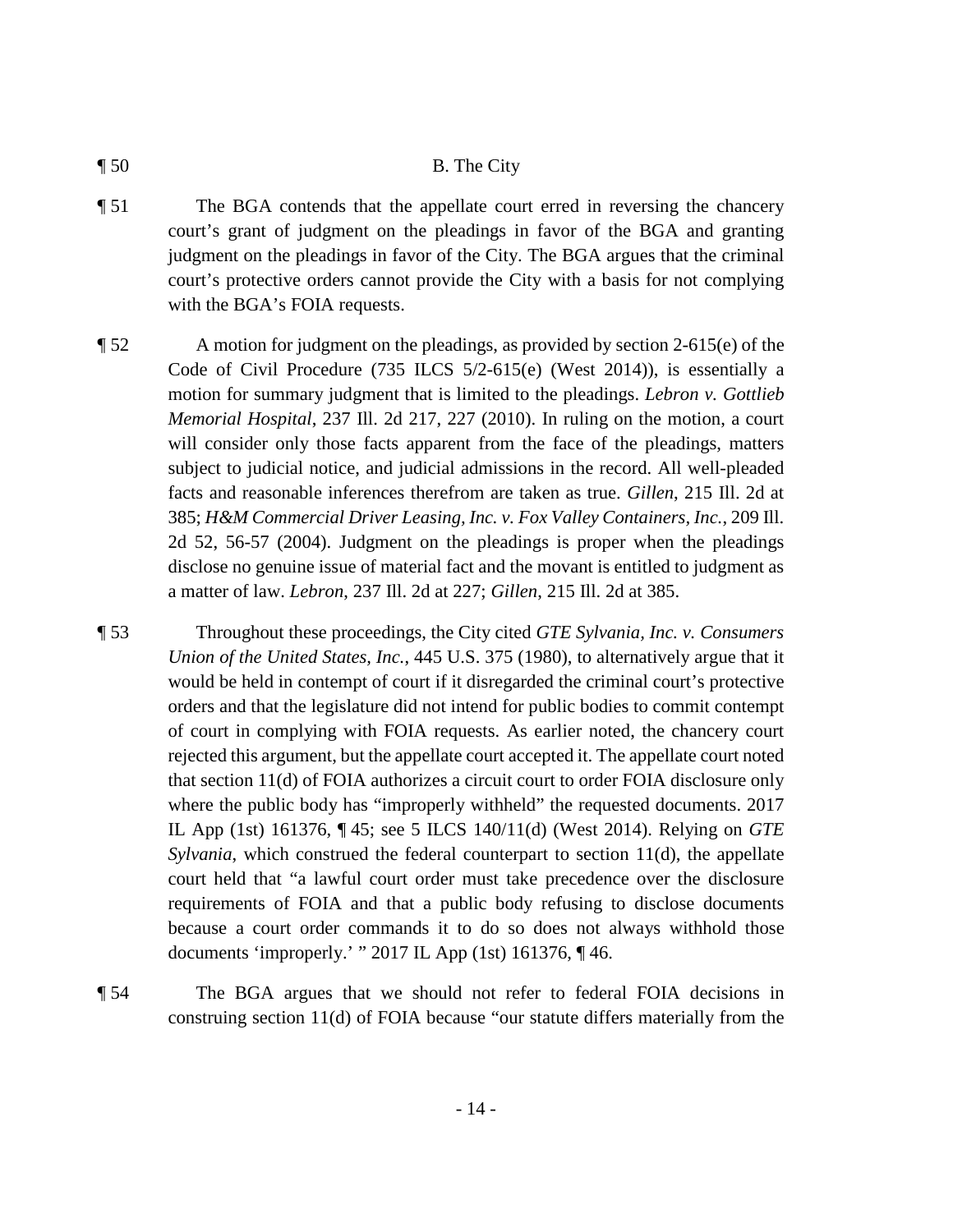federal FOIA statute." We disagree. The General Assembly patterned FOIA after the federal FOIA. Compare 5 ILCS 140/1 *et seq.* (West 2014), with 5 U.S.C. § 552 (2012). Both statutes mandate that a public body must comply with a proper request for disclosure unless the requested material falls within a specific and narrowly construed statutory exemption. Compare *Southern Illinoisan*, 218 Ill. 2d at 416-17, and *Lieber*, 176 Ill. 2d at 407-08 (both cases discussing FOIA), with *Milner v. Department of the Navy*, 562 U.S. 562, 565 (2011) (discussing federal FOIA).

¶ 55 Due to the similarity of the statutes, Illinois courts often look to federal case law construing the federal FOIA for guidance in construing FOIA. See *Hamer v. Lentz*, 132 Ill. 2d 49, 58 (1989); *Korner v. Madigan*, 2016 IL App (1st) 153366, ¶ 10; *Hites v. Waubonsee Community College*, 2016 IL App (2d) 150836, ¶ 60; *State Journal-Register v. University of Illinois Springfield*, 2013 IL App (4th) 120881, ¶ 21. Further, case law from other states construing similar freedom of information statutes may be persuasive. See *Better Government Ass'n v. Village of Rosemont*, 2017 IL App (1st) 161957, ¶ 24.

¶ 56 Section 11 of FOIA provides that any person who is denied access to inspect or copy any public record by a public body may file a complaint in the appropriate circuit court for declaratory or injunctive relief. 5 ILCS 140/11(a)-(c) (West 2014). Specifically, section 11(d) of FOIA provides: "The circuit court shall have the jurisdiction to enjoin the public body from withholding public records and to order the production of any public records *improperly withheld* from the person seeking access." (Emphasis added.) *Id.* § 11(d). Similarly, section 552(a)(4)(B) of the federal FOIA provides that, on complaint, the appropriate federal district court "has jurisdiction to enjoin the agency from withholding agency records and to order the production of any agency records *improperly withheld* from the complainant." (Emphasis added.) 5 U.S.C. § 552(a)(4)(B) (2012).

¶ 57 The United States Supreme Court has construed section 552(a)(4)(B) of the federal FOIA to require a showing of three statutory components before a federal court may force disclosure pursuant to the statute. The agency must have (1) improperly (2) withheld (3) agency records. *United States Department of Justice v. Tax Analysts*, 492 U.S. 136, 142 (1989); *Kissinger v. Reporters Committee for Freedom of the Press*, 445 U.S. 136, 150 (1980). *GTE Sylvania*

- 15 -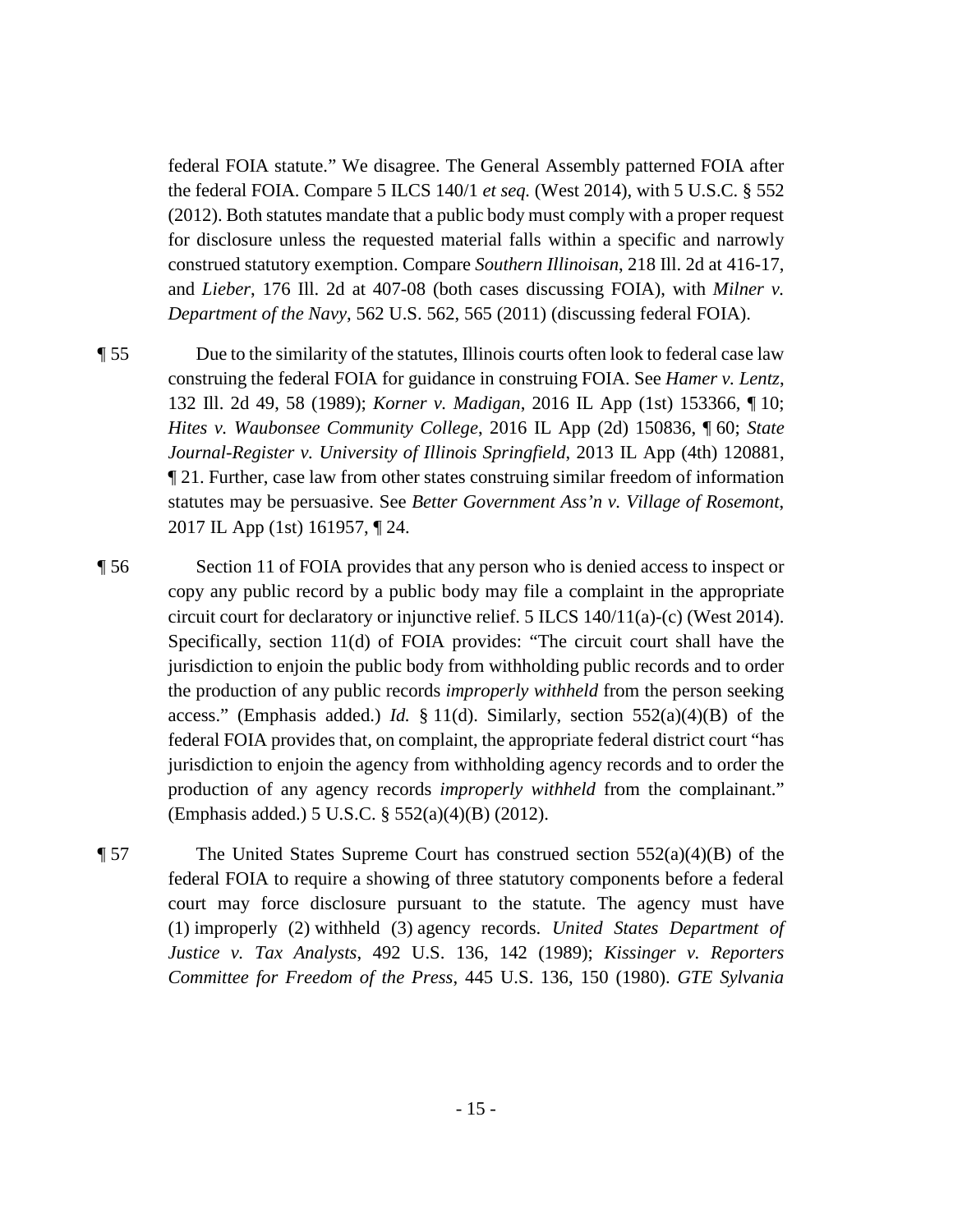focused on whether the first requirement, whether the requested information had been *improperly* withheld, had been satisfied. *GTE Sylvania*, 445 U.S. at 384.

¶ 58 In *GTE Sylvania*, a federal district court enjoined the Consumer Product Safety Commission (CPSC) from releasing to the public certain documents. After the injunction was issued, Consumers Union filed a complaint in another federal district court seeking disclosure pursuant to the federal FOIA. *Id.* at 377-79. The Supreme Court reasoned that the CPSC did not "improperly" withhold the requested information because a federal court had prohibited its disclosure. Far from acting "improperly," the agency simply lacked any discretion to exercise. *Id.* at 386. The Court explained that its conclusion was "further supported by the established doctrine that persons subject to an injunctive order issued by a court with jurisdiction are expected to obey that decree until it is modified or reversed, even if they have proper grounds to object to the order." *Id.* (collecting cases). Therefore, the agency was required to obey the injunctions out of respect for the judicial process. *Id.* at 386-87. The Court concluded as follows:

> "There is nothing in the legislative history to suggest that in adopting the Freedom of Information Act to curb agency discretion to conceal information, Congress intended to require an agency to commit contempt of court in order to release documents. \*\*\* To construe the lawful obedience of an injunction issued by a federal district court with jurisdiction to enter such a decree as 'improperly' withholding documents under the Freedom of Information Act would do violence to the common understanding of the term 'improperly' and would extend the Act well beyond the intent of Congress." *Id.* at 387.<sup>[6](#page-15-0)</sup>

¶ 59 Before this court, the BGA argues that "improper withholding" is not a substantive legal doctrine in Illinois but merely expresses the conclusion that withheld information is not exempt from disclosure. In other words, records are "improperly withheld" when they are withheld for any reason outside of the statutory list of exemptions.

<span id="page-15-0"></span> $\overline{6}$  ${}^6$ The Court indicated two exceptions that do not pertain to the instant case. An injunction does not take precedence over a FOIA request where (1) the court issuing the injunction lacked personal or subject-matter jurisdiction (*GTE Sylvania*, 445 U.S. at 386) or (2) the injunction had " 'only a frivolous pretense to validity' " (*id.* (quoting *Walker v. City of Birmingham*, 388 U.S. 307, 315  $(1967))$ .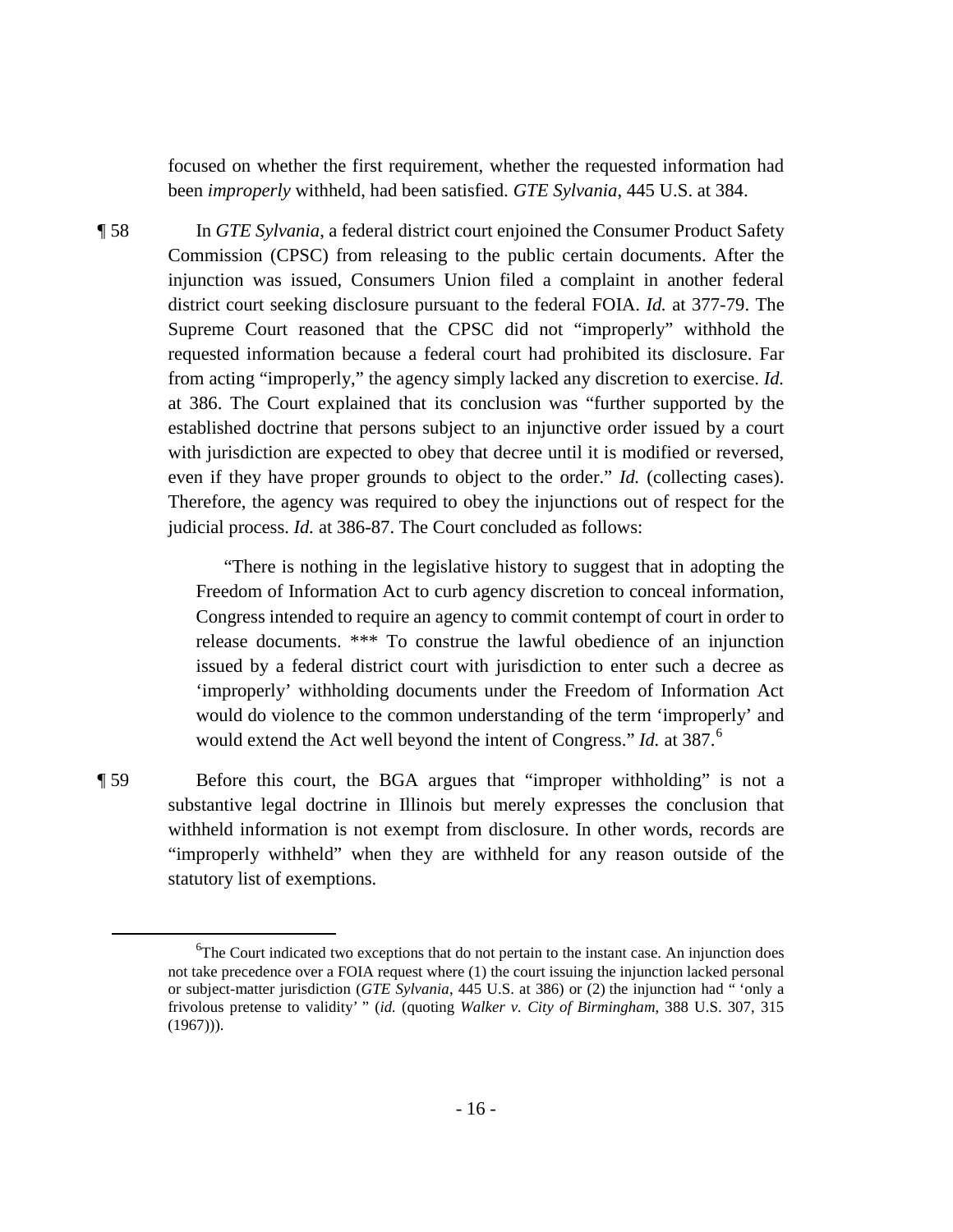- ¶ 60 This argument is generally correct. As earlier discussed, a public body must comply with a proper request for disclosure unless the requested material falls within a specific and narrowly construed statutory exemption. *Southern Illinoisan*, 218 Ill. 2d at 416-17; *Milner*, 562 U.S. at 565. Accordingly, based on the exclusive nature of the exemption scheme, "agency records which do not fall within one of the exemptions are 'improperly' withheld." *Tax Analysts*, 492 U.S. at 151.
- ¶ 61 However, the BGA further argues that the United States Supreme Court's approach in *GTE Sylvania*, which the appellate court adopted, "requires a second analysis of 'propriety' in every FOIA case," based on standards that are nowhere provided. As did the Supreme Court, we reject the "suggestion that *GTE Sylvania* invites courts in every case to engage in balancing \*\*\* to determine whether there has been an unjustified denial of information. The FOIA invests courts neither with the authority nor the tools to make such determinations." *Id.* at 155.
- ¶ 62 Rather, *GTE Sylvania* explained that the concerns underlying the federal FOIA were inapplicable because that agency had made no effort to avoid disclosure and, indeed, it was not the agency's decision to withhold the requested documents. *GTE Sylvania*, 445 U.S. at 386. While "*GTE Sylvania* represents a departure from the FOIA's self-contained exemption scheme, this departure was a slight one at best, and was necessary in order to serve a critical goal independent of the FOIA—the enforcement of a court order." *Tax Analysts*, 492 U.S. at 155. "Part and parcel of the *GTE Sylvania* decision is the principle that an injunction issued by one court against the disclosure of information may not be collaterally attacked in another court in a FOIA lawsuit seeking disclosure of that information." *Alley v. United States Department of Health & Human Services*, 590 F.3d 1195, 1203 (11th Cir. 2009); see *Wagar v. United States Department of Justice*, 846 F.2d 1040, 1046 (6th Cir. 1988) (explaining that "the facts of the *GTE Sylvania* case did not concern the evils that the FOIA was intended to prevent because the CPSC was simply following a lawful court order"); *Bangor Publishing Co. v. Town of Bucksport*, 682 A.2d 227, 229 (Me. 1996) (concluding that "the [FOIA] actions are impermissible collateral attacks on a valid protective order. \*\*\* The protective order, as it stands, is just and proper cause for the nondisclosure of the documents.").
- ¶ 63 For these reasons, we likewise reject the BGA's argument that applying *GTE Sylvania* to FOIA "would create a dichotomy" between proceedings on judicial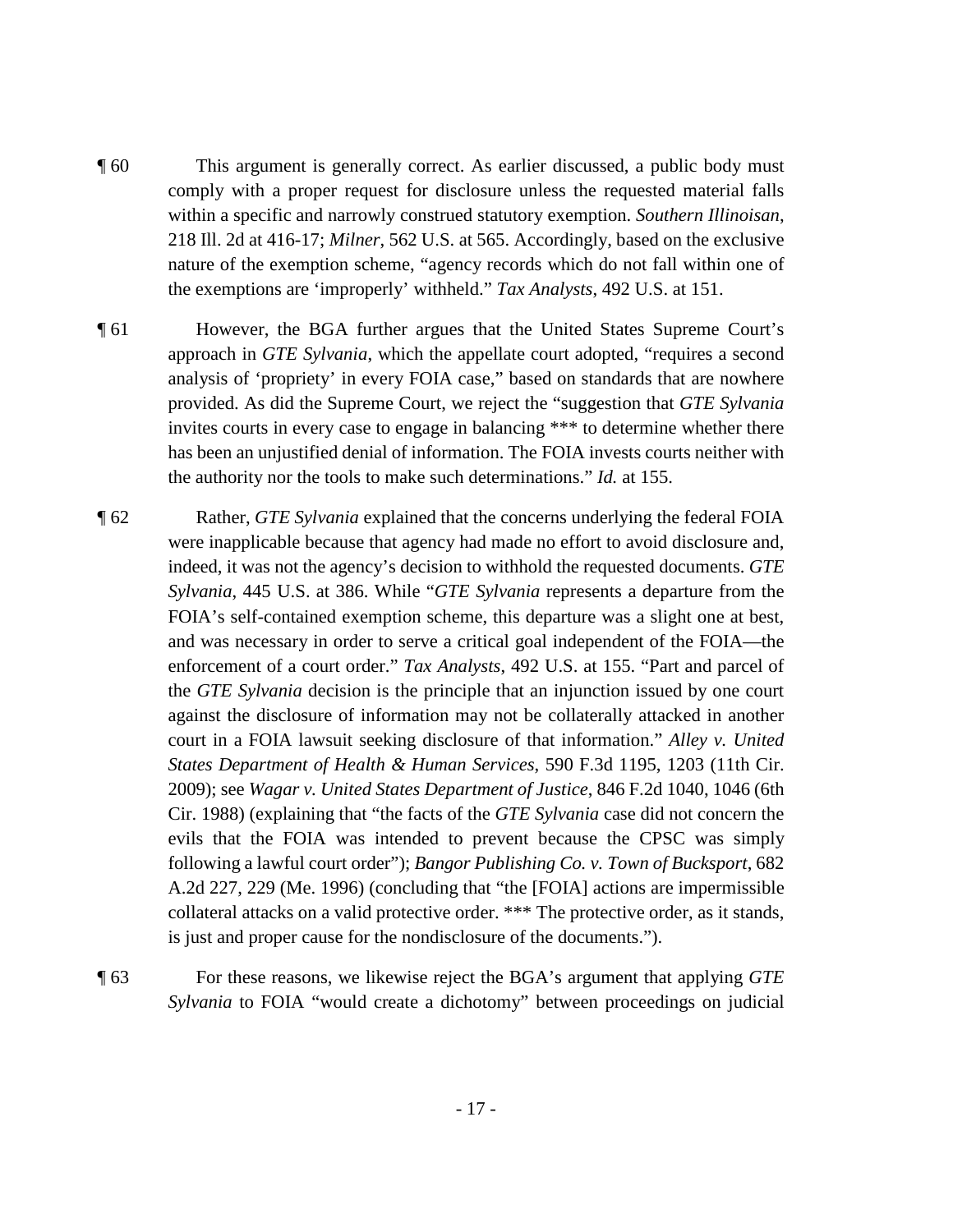review and proceedings before the Public Access Counselor (PAC) (see 5 ILCS 140/9.5 (West 2014)). Section 9.5 of FOIA provides that when a public body denies a request to disclose a public document, the requester may ask the PAC to review the denial. *Id.* This section provides requesters with an alternative avenue of redress when a public body denies a FOIA request "other than going straight into a lengthy and expensive court battle." Sarah Klaper, *The Sun Peeking Around the Corner: Illinois' New Freedom of Information Act as a National Model*, 10 Conn. Pub. Int. L.J. 63, 73 (2010). The BGA argues that "a protective order or other 'not improper' basis for withholding a record could be used in court but not in an adjudication before the PAC." *GTE Sylvania* arose in a different context than a typical FOIA case and does not concern FOIA's self-contained statutory exemption scheme but rather serves the independent goal of enforcing court orders. *Tax Analysts*, 492 U.S. at 155.

¶ 64 Indeed, the reasoning in *GTE Sylvania* and its progeny accords with established Illinois law. As this court explained long ago:

> "The power of the courts to enforce their orders and judgments is a necessary incident to the administration of justice, and if they were without power to compel obedience or to prevent unwarranted interference with the administration of justice they could not perform their functions or secure the rights of litigants, however important." *Court Rose No. 12, Foresters of America v. Corna*, 279 Ill. 605, 607-08 (1917).

Accordingly, where a circuit court with personal and subject-matter jurisdiction issues an injunction, the injunction must be obeyed, however erroneous it may be, until it is modified or set aside by the court itself or reversed by a higher court. Disobedience of such an injunction constitutes, and is punishable as, contempt of the lawful authority of the court. *Board of Education of the Kankakee School District No. III v. Kankakee Federation of Teachers Local No. 886*, 46 Ill. 2d 439, 445 (1970); see *Court Rose No. 12*, 279 Ill. at 607 (collecting cases); *People ex rel. Illinois State Dental Society v. Norris, [7](#page-17-0)9 Ill. App. 3d 890, 895 (1979) (same).*<sup>7</sup>

- 18 -

<span id="page-17-0"></span> <sup>7</sup>  $7\text{The BGA argues that the criminal court's protective orders are erroneous because a court may.}$ not "impose a gag order on the recipient of a grand jury subpoena in Illinois." This argument is irrelevant to the City's obligation to comply with the orders.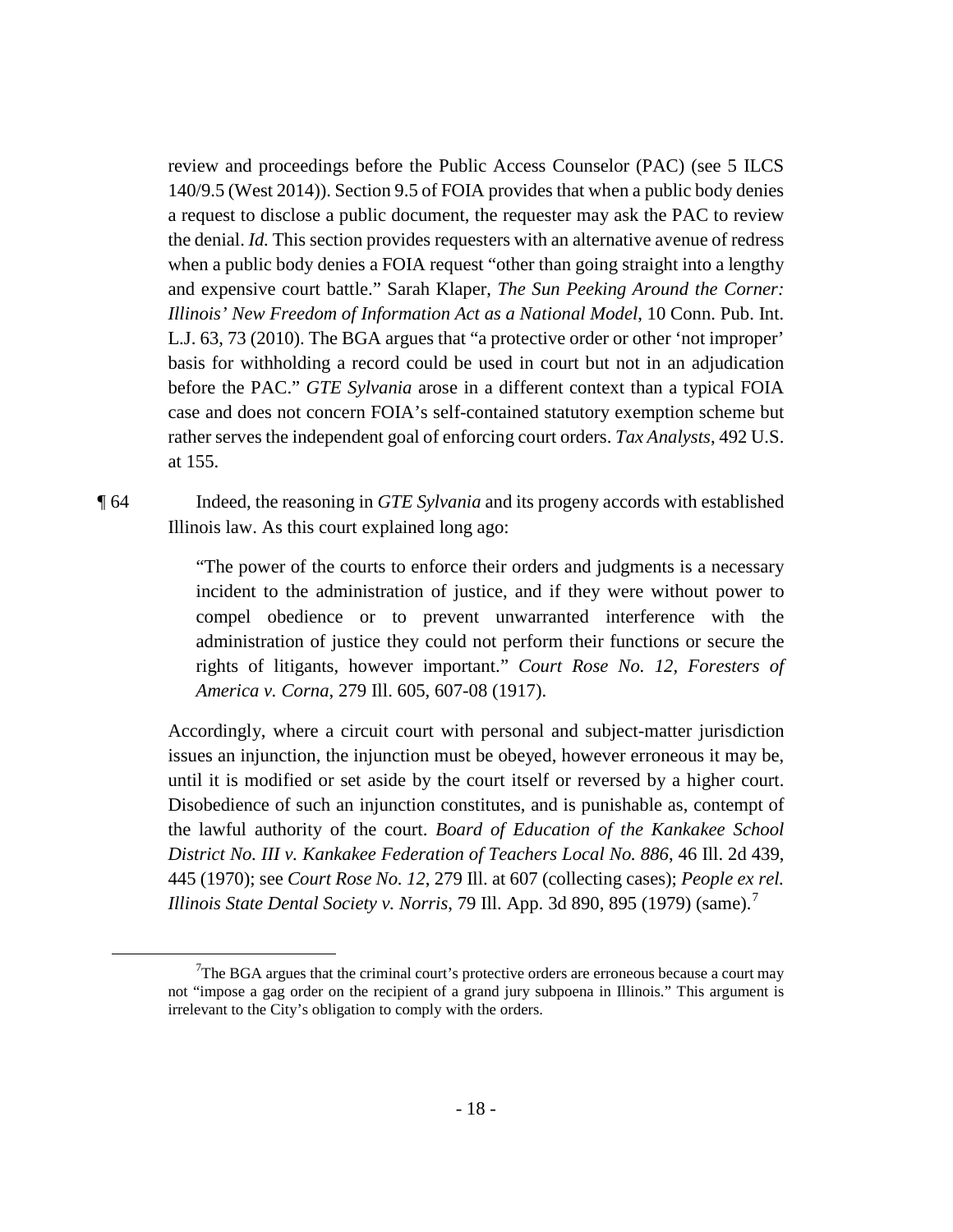- ¶ 65 The BGA argues that this court "should not allow public bodies to benefit from protective orders they were involved in procuring." This argument has no basis in the record. The criminal court issued its original, June 2012, protective order at the request of the OSP—not the City. Although the criminal court issued its June 2014 protective order on the City's motion, that order merely clarified its original order, which the City did not procure.
- ¶ 66 In the case at bar, after discussing *GTE Sylvania*, the appellate court concluded:

"We see no reason, nor any textual distinction in the Illinois FOIA, why the rule articulated in *GTE Sylvania* should not apply with equal force here. \*\*\* We merely hold, as did the United States Supreme Court in *GTE Sylvania*, that 'respect for judicial process' requires that a lawful court order must take precedence over the disclosure requirements of FOIA and that a public body refusing to disclose documents because a court order commands it to do so does not always withhold those documents 'improperly.' " 2017 IL App (1st) 161376, ¶ 46.

Therefore, following *GTE Sylvania*, we hold that a lawful court order takes precedence over the disclosure requirements of FOIA.

- ¶ 67 The rule that a FOIA lawsuit may not be used to collaterally attack an injunction prohibiting disclosure of records does not mean that there is no remedy for the FOIA requester. Rather, the requester must first have the court that issued the injunction modify or vacate its order barring disclosure. If the issuing court refuses, the FOIA requester may challenge the refusal in a direct appeal rather than an impermissible collateral attack. See *Alley*, 590 F.3d at 1204 (collecting cases); see generally *People v. Nance*, 189 Ill. 2d 142, 145 (2000); *Bowman Dairy Co. v. Lyons*, 2 Ill. 2d 625, 629-30 (1954); *Illinois State Dental Society*, 79 Ill. App. 3d at 895-96; *People ex rel. Watson v. Spinka*, 58 Ill. App. 3d 729, 733 (1978).
- ¶ 68 Guided by *GTE Sylvania* and its progeny, and established Illinois law, we conclude that the City was required to obey the protective orders out of respect for the judicial process. Consequently, based on the facts of this case, the protective orders took precedence over the disclosure requirements of FOIA. Therefore, we hold that the City did not "improperly withhold" the requested documents within the meaning of section 11(d) of FOIA. In light of this holding, we need not address